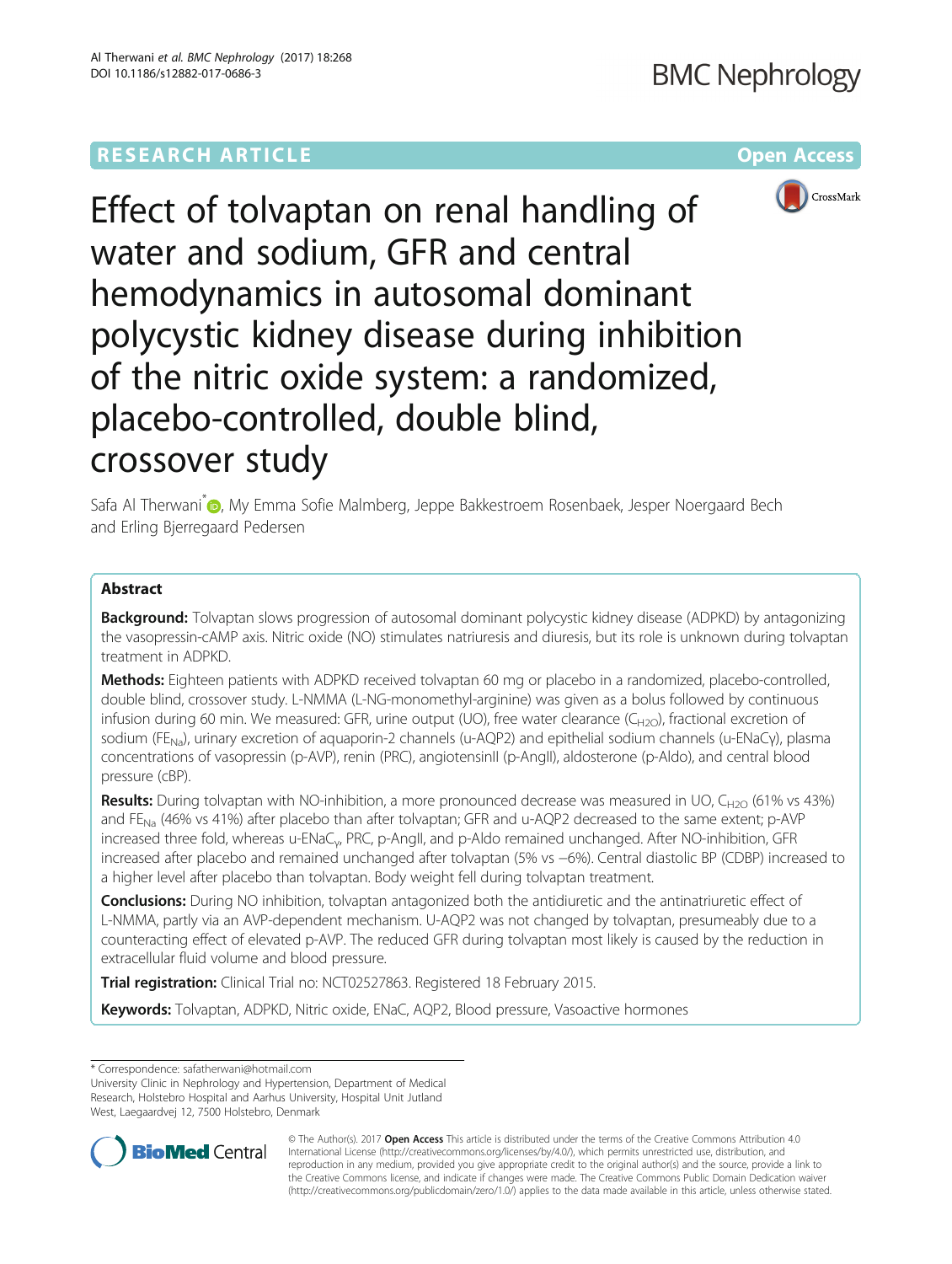## Background

Autosomal dominant polycystic kidney disease (ADPKD) is one of the most frequent hereditary kidney diseases [[1, 2\]](#page-11-0). It is characterized by accelerated cyst growth leading to increased total kidney volume (TKV) and worsening of kidney function [[3\]](#page-11-0). Orthologous ADPKD animal models suggest that vasopressin (AVP) plays a key role in the cytogenesis by promoting cystic epithelial cell proliferation, and by stimulating chloride-driven luminal fluid secretion [[4](#page-11-0)–[8\]](#page-11-0). This response is mediated by the second messenger adenosine 3′,5′- cyclic monophosphate (cAMP) as a consequence of activated vasopressin receptors (V2R). Intracellular aquaporin-2 (AQP2) water channels are in turn translocated to the apical plasma membrane of the collecting duct principal cells [[4](#page-11-0)–[7\]](#page-11-0). Activation of the V2R may also increase the synthesis of nitric oxide (NO), thereby facilitating renal water absorption by membrane insertion of AQP2 [[9](#page-11-0)–[14\]](#page-12-0). NO is synthesized from L-arginine, a NO synthase-catalyzed process competitively inhibited by L-NMMA [[13](#page-12-0)]. Previous clinical studies conducted by our laboratory demonstrated that NO promoted natriuresis and diuresis in healthy subject [[15](#page-12-0), [16\]](#page-12-0). Although these results support that NO is involved in the V2R response in the tubular function, it is unknown whether the response is similar in ADPKD patients.

In addition to AQP2, epithelial sodium channels (ENaC) are also present on the apical plasma membrane, but the amount is downregulated in ADPKD patients [\[17](#page-12-0)–[20](#page-12-0)].

Tolvaptan, a selective V2 receptor antagonist, has recently been approved by the European Medicines Agency (EMA) for the treatment of ADPKD corresponding to chronic kideney disease stages I-III [\[21](#page-12-0)]. Tolvaptan reduced cyst growth corresponding to TKV and the decline in GFR by antagonizing the AVPinduced renal cAMP accumulation [[3\]](#page-11-0). The activity in AQP2 water channels and epithelial sodium channels has not previously been investigated in ADPKD patients before and after systemic NO inhibition during tolvaptan treatment. We hypothesized that 1. The function of AQP2- and ENaC channels is abnormal in ADPKD patients; 2. Tolvaptan decreases renal water- and sodium absorption; 3. This response is reduced by systemic NOinhibition; and 4. Tolvaptan's effect on renal water and sodium absorption is partially counteracted by increased blood pressure (BP) and vasoactive hormones at baseline and after systemic NO inhibition.

In the present randomized, placebo-controlled, doubleblinded, crossover study of ADPKD patients, the aim was to measure tolvaptan's effect at baseline and during NO inhibition on 1. GFR and tubular handling of water and sodium (GFR (<sup>51</sup>Cr-EDTA-clearance), urinary output (UO), free water clearance  $(C_{H2O})$ , fractional excretion of sodium (FENa), urinary excretion of protein fragments from aquaporin 2 (u-AQP2) and epithelial sodium channels (u-ENaCγ), and urinary nitrate (u-nitrate)); 2. Blood pressure (brachial blood pressure (bBP), central BP (cBP), pulse wave velocity (PW), augmentation index (AI)); and 3. Vasoactive hormones in plasma (vasopressin (p-AVP), renin (PRC), angiotensinII (p-AngII), and aldosterone (p-Aldo)).

## Methods

## Subjects

## Inclusion criteria

ADPKD patients meeting the following inclusion criteria were included:

- 1) Caucasian men and women
- 2) Age 18–65 yrs.
- 3) BMI 18.5–35.5 kg/m<sup>2</sup>
- 4) ADPKD diagnosed by genetic testing for PKD1 (> 85%) and PKD2 mutations, or presence of one of the following ultrasonographic findings in accordance to the classical Ravine criteria [\[22](#page-12-0)]: a) patients with a negative family history of ADPKD with more than 10 cysts in each kidney, and exclusion of other causes of extra-renal or renal cyst formations, b) patients with a family history of ADPKD: 15–39 yrs. and 3 cysts or more unilaterally or bilaterally/ 40–59 yrs. and 2 or more cysts in each kidney/ 60 yrs. and at least 4 cysts in each kidney.
- 5) Kidney function corresponding to CKD stages 1–3 (eGFR > 30 mL/min/1,73 m2).

## Exclusion criteria

Exclusion criteria were: 1) clinical signs of diseases in the heart, lungs, endocrine organs, brain or neoplastic disease; 2) clinically significant abnormalities in blood or urine sample at the inclusion; 3) previous cerebrovascular insults; 4) previous clinical evidence of aneurysm; 5) alcohol or drug abuse; 6) smoking; 7) pregnancy or breastfeeding; 8) clinically significant changes in the electrocardiogram; 9) medication except antihypertensive agents and oral contraceptives; and 10) blood pressure > 170/105 mmHg despite treatment with metoprolol and/or amlodipine.

#### Study design

A randomized, double-blinded, placebo-controlled, crossover study was performed in patients with ADPKD before and after NO inhibition using L-NMMA. To test the difference between tolvaptan 60 mg and placebo, each patient participated in two examination days with an intermediate wash-out period of at least 3 weeks to eliminate any carryover effects.

## Medications

Tolvaptan (SAMSCA®, Otsuka, Tokyo, Japan) 60 mg and placebo were coated in identical gelatine capsules and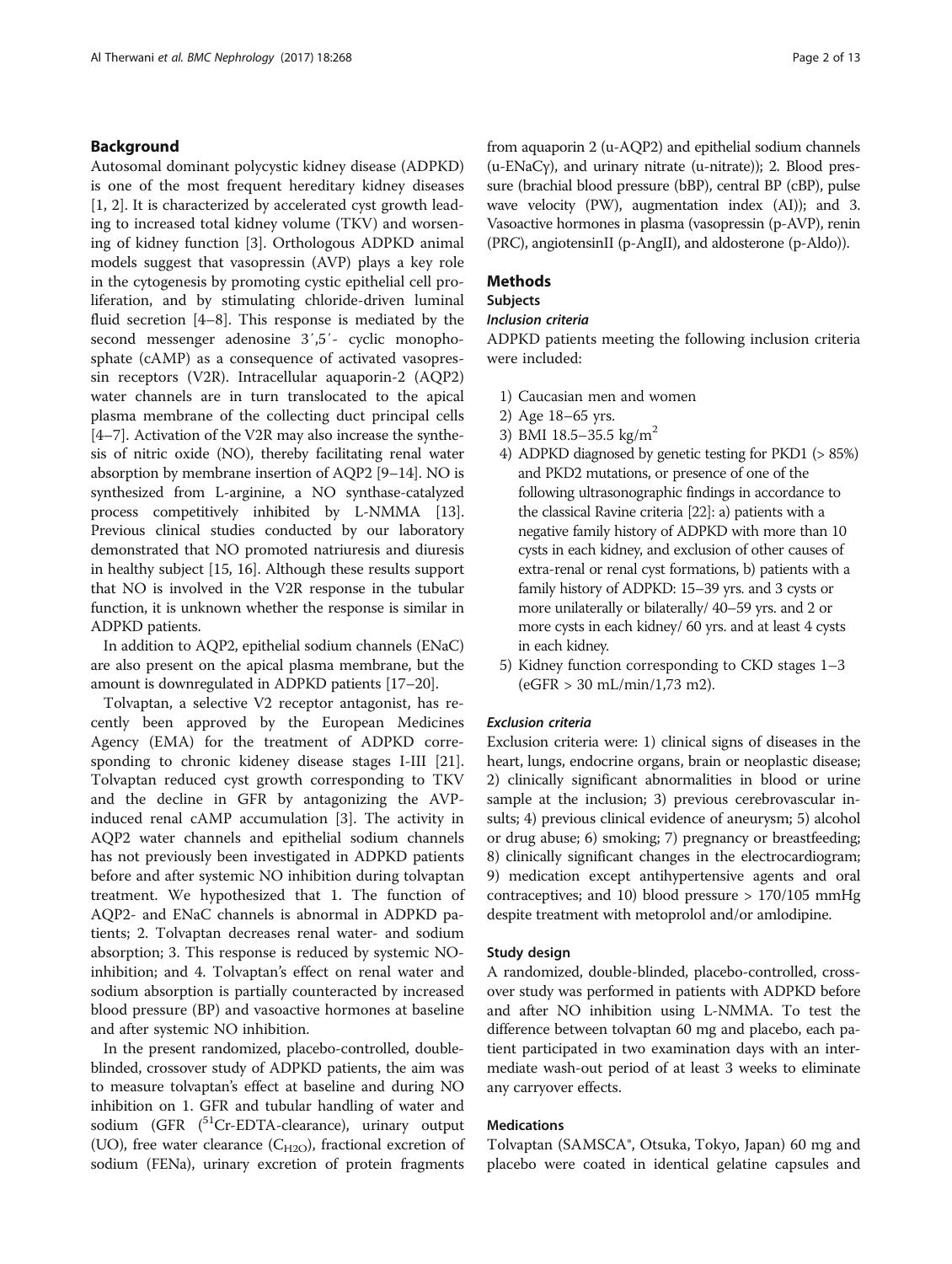were orally administered at 8:00 AM. L-NMMA (Bachem, Weil am Rhein, Germany) was dissolved in isotonic saline solution and given intravenously at 11:00 AM.

## Number of subjects

 $C_{H2O}$  was used as the main effect variable. With a minimal relevant difference of 6 ml/min with an estimated standard deviation (SD) of 4 ml/min, and using a level of significance of 5% and a statistical power of 90%, 12 subjects were needed. To allow for possible drop-outs or incomplete voiding during the examination days, 18 subjects were included.

## Recruitment

Eligible ADPKD patients were recruited from the Outpatient Nephrology Clinic of the Department of Medicine at Holstebro Hospital, Denmark.

#### Effect variables

The primary effect variable was  $C_{H2O}$ . The secondary effect variables were 1) renal function  $(^{51}Cr$ -EDTA clearance, UO, u-AQP2, u-ENaC<sub>γ</sub>, FE<sub>Na</sub>, u-nitrate), 2) hemodynamics (bBP, cBP, PWV, AI, and 3) vasoactive hormones (PRC, p-ANG II, p-Aldo, p- AVP).

#### Antihypertensive medications

Antihypertensive medications including diuretics, angiotensin-converting enzyme (ACE) inhibitors, and angiotensin-II inhibitors were discontinued or substituted with metoprolol 50 mg and/or amlodipine 5 mg 14 days prior to each examination day. During the study period, bBP was examined weekly. In addition, 24-h blood pressure was performed 1 week after discontinuation or substitution of the usual antihypertensive treatment prior to the first examination day. Blood pressure of >170/ 105 mmHg, metoprolol 50 mg, and/or amlodipine 5 mg was given and increased up to metoprolol 150 mg and/or amlodipine 10 mg. Continued blood pressure > 170/ 105 mmHg despite treatment with metoprolol 150 mg and/or amlodipine 10 mg led to withdrawal from the study. The usual antihypertensive treatment was resumed immediately after the end of the examination day. Patients were given the same dose of metoprolol and/or amlodipine 14 days prior to the second examination day.

## Diet

Prior to each examination day, ADPKD patients consumed a 4-day standardized diet of 11,000 KJ day<sup>-1</sup>. The diet was delivered from our facilities, and in conformity with general dietary guidelines, it was composed of 15% proteins, 55% carbohydrates and 30% fat. The sodium content was 150 mmol day−<sup>1</sup> . No additional sodium or other spices were allowed. The daily fluid intake was also standardized to 2.5 L, including a maximum of two cups

of coffee or tea. No alcohol or soft drinks were allowed during the diet period.

#### Experimental procedure

The procedures were identical on the two examination days. A 24-h urine sample was collected and a fasting period of 8 h was allowed prior to each examination day. The two examinations were conducted at our facility from 7:45 AM to 1:00 PM.

At 8:00 AM, ADPKD patients were given placebo or tolvaptan 60 mg. An intravenous catheter was placed in each arm to collect blood samples and infuse <sup>51</sup>Cr-EDTA. An oral water load of 175 ml was given at 8:00 AM and every 30 min.

BP was measured every 30 min from 8:30 AM to 1:00 PM. At 11:00 AM, a bolus infusion of L-NMMA 4.5 mg/kg was given, followed by continuous infusion (3 mg/kg/h) during 1 h. The dose was based on results from a dose-finding study of healthy subjects conducted by our laboratory [\[23\]](#page-12-0). BP was measured every 5 min during infusion of L-NMMA, and every 15 min after infusion of L-NMMA.

From 8:30 AM to 1:00 PM, blood samples were drawn every 30 min and were analyzed for p-Na, p-osm, p- ${}^{51}Cr$ -EDTA, p-creatinine, and p-albumin. Every 60 min; at 11:00 AM (baseline), at 12:00 AM (after end of L-NMMA infusion), and at 1:00 PM (60 min after end of L-NMMA infusion), blood samples were collected to measure PRC, p-Aldo, p-Ang II, and p-AVP.

From 9:30 AM to 1:00 PM, urine samples were collected by voiding in standing or sitting position every 30 min after collecting BP measurements and blood samples. Otherwise subjects were kept in supine position in a quiet and temperature-controlled room (22–25 °C). Baseline periods were means of the first three clearance periods. The urine samples were analyzed for sodium, osmolality, AQP2, ENaC<sub>y</sub>, creatinine, <sup>51</sup>Cr-EDTA, and u-nitrate.

Applanation tonometry with SpygmoCor® (CPV System®, AtCor Medical, Sydney, Australia) was performed at 10:10 AM and at 11: 40 AM to measure cBP, PVW, and AI.

## **Measurements**

#### Renal function

<sup>51</sup>Cr-EDTA clearance was measured using the constant infusion clearance technique with 51Cr-EDTA as a reference substance.

 $C_{H2O}$  was determined using the formula  $C_{H2O} = UO - C_{osm}$ , where  $C_{\text{osm}}$  is the osmolar clearance.

Clearance (C) of substance X was calculated as  $C_X = U_X / (P_X \times UO)$ , where  $U_X$  denotes concentration of x in urine,  $P_X$  denotes concentration of x in plasma, and UO is urine excretion rate.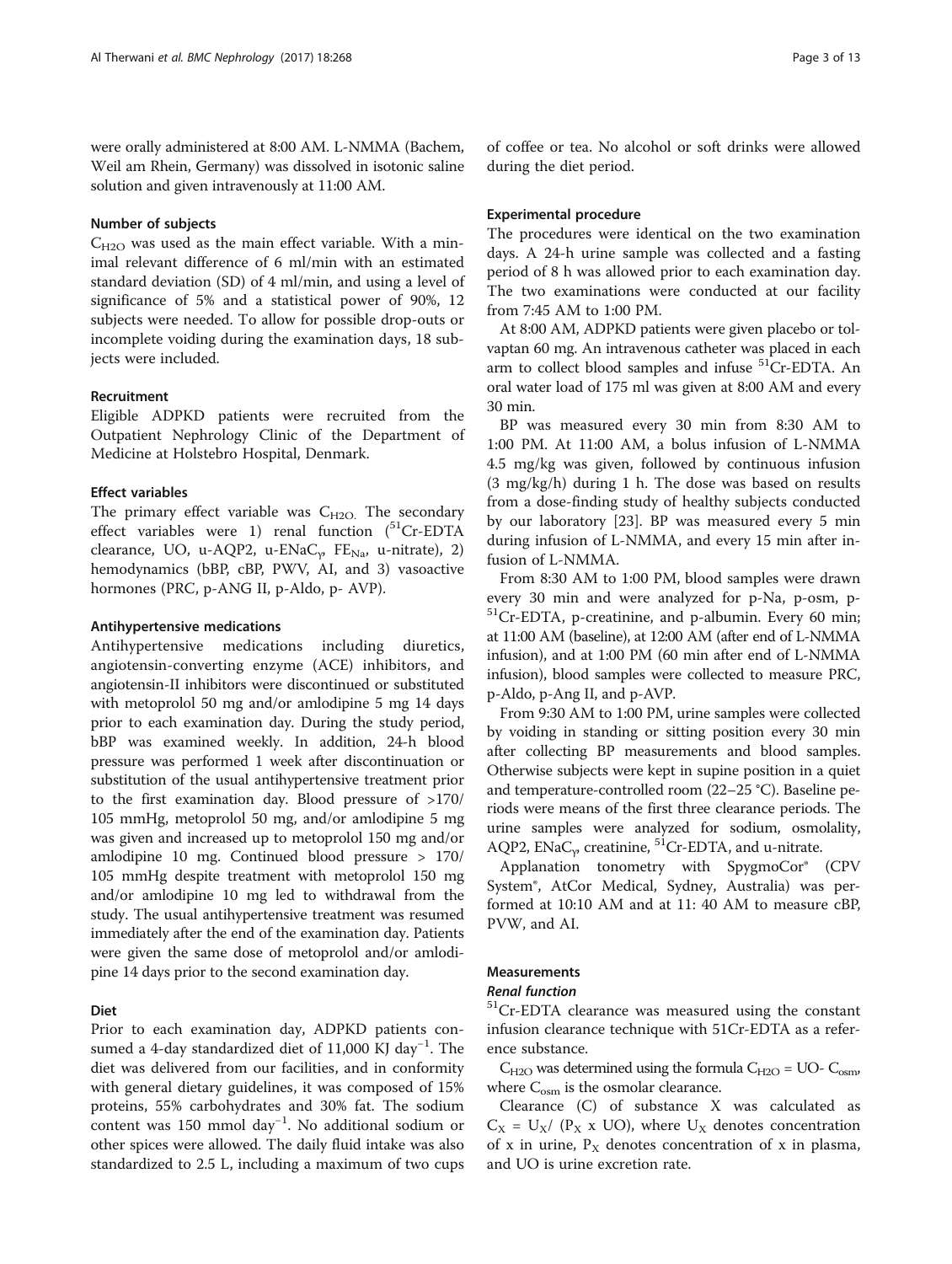Fractional excretion of sodium was determined according to the following formula:  $FE_{N_a} = C_{N_a}/{}^{51}Cr-EDTA$ clearance  $\times$ 100%, where  $C_{N_a}$  is sodium clearance.

## Urinary excretion of AQP2

Urine samples were kept frozen at −20 °C until assayed. U-AQP2 were measured by RIA as previously described [[24, 25\]](#page-12-0). The AQP2 antibody was a gift from Professor Soren Nielsen and Professor Robert Fenton, The Water and Salt Center, Aarhus University. It was raised in rabbits to synthetic peptide corresponding to the 15 COOH-terminal amino acids in human AQP2 to which was added an NH2- terminal cysteine for conjugation and affinity purification. Minimal detection level was 34 pg/tube. The coefficients of variation were 11.7% (inter-assay) and 5.9% (intra-assay).

#### Urinary excretion of ENaCγ

U-ENaCγ was measured by a modification of the RIA described previously [\[26, 27](#page-12-0)]. ENaCγ was synthesized and purchased by Lofstrand, Gaithersburg, Maryland, USA. The ENaCγ antibody was a gift from Professor Soren Nielsen and Professor Robert Fenton, The Water and Salt Center, Aarhus University. It was raised against a synthetic peptide in rabbits, and the affinity purified as described previously [\[28\]](#page-12-0). Iodination of ENaCγ was performed by the chloramine T method using 40 μg of ENaC $\gamma$  and 37 MBq  $^{125}$ I. The reaction was stopped by addition of 20% human serum albumin. 125I–labeled ENaCγ was separated from the iodination mixture by the use of a Sephadex G-25 Fine column. The assay buffer contained 40 mM sodium phosphate (pH = 7.4), 0.2% human albumin, 0.1% Triton X-100, and 0.4% EDTA. A 1.5% solution of bovine gamma globulin (Sigma) and 25% polyethylene glycol 6000 (Merck) also containing 0.625% Tween 20 (Merck) was prepared using the 40 mM phosphate buffer. Urine samples were kept frozen at −20 °C. After thawing out, samples were centrifuged for 10 min at  $1.6 \times 100$  g (3000 rpm). Depending on osmolality of the supernatant, a sample volume was freeze-dried and kept at −20 °C until assayed. The mixture of 300 μl of freeze-dried or standard urine elutes dissolved in 300 μl assay buffer and 50 μl of antibody was incubated for 24 h at 4 °C. Thereafter, 50 μl of the tracer was added, and the mixture was incubated at 4 °C for a further 24 h. Bovine gamma globulin (100 μl) and 2 ml polyethylene glycol 6000 was added. After 30 min, the mixture was centrifuged at 4100 g for 20 min at 4 °C. The precipitate (bound fraction) was counted in a gamma counter after the supernatant (free fraction) was poured off. The unknown content in urine extracts was read from a standard curve. For 6 consecutive standard curves, the zero standard was  $49.9 \pm 1.6$ %. For increasing amounts of the ENaCy standard, the binding inhibition was:  $47.5 \pm 1.3\%$ (31 pg/tube), 44.0 ± 1.7% (62 pg/tube), 40.6 ± 1.4% (125 pg/tube),  $34.6 \pm 1.3\%$  (250 pg/tube),  $27.0 \pm 1.5\%$ (500 pg/tube),  $20.4 \pm 1.0\%$  (1000 pg/tube),  $13.6 \pm 0.7\%$ (2000 pg/tube), 8.4 ± 0.5% (4000 pg/tube), and  $5.2 \pm 0.5\%$  (8000 pg/tube). The ID 50, i.e. the concentration of standard needed for 50% binding inhibition was 626  $\pm$  32 pg/tube (*n* = 6). The nonspecific binding determined by performing the RIA without antibody was 1.0  $\pm$  0.6% (*n* = 6). The inter-assay variation was determined by quality controls from the same urine pool spiked with ENaCγ standard. In consecutive assays, the coefficient of variation was as follows: 10% (6 assays) at a mean level of 338 pg/tube, 9% (6 assays) at a mean level of 743 pg/tube. The intra-assay variation was determined using samples from the same urine pool in several assays at different concentration levels. CV was 11% at a mean level of 110 pg/tube ( $n = 10$ ). CV was 8.3% at a mean level of 118 pg/tube ( $n = 10$ ). CV was 5.2%at a mean level of 325 pg/tube ( $n = 10$ ). CV was 5.5% at a mean level of 754 pg/tube  $(n = 10)$ . CV was 3.4% at a mean level of 942 pg/tube ( $n = 10$ ). In addition, coefficients of variation were calculated based on duplicate determinations in different assays to 5.0% ( $n = 6$ ) in the range 125–135 pg/tube, and 5.6% ( $n = 6$ ) in the range 290–380 pg/ tube. The sensitivity calculated as the smallest detectable difference at the 95% confidence limit was 24 pg/tube in the range 90–130 pg/tube  $(n = 10)$ , 33 pg/tube in the range 300–350 pg/tube  $(n = 10)$ , 65 pg/tube in the range 890–1000 pg/tube ( $n = 10$ ), The lower detectable limit of the assay was 35 pg/tube. It was calculated using the average zero binding for 6 consecutive assays minus 2 SD. The volume of urine used from the same pool varied with 15 different volumes in the range 250–5000 μl, and the mean concentration measured was  $151 \pm 18$  pg/ml. There was a highly significant correlation between the extracted volume of urine and the amount of pg/tube  $(r = 0.986, n = 15,$  $p < 0.000$ ). When ENaCy in the range 62.5–1000 pg was added to urine, a highly significant correlation was found between the measured and the expected values  $(r = 0.903, n = 20, p < 0.000).$ 

#### Vasoactive hormones in plasma

Blood samples collected to measure vasoactive hormones were centrifuged for 10 min at 2200 G and 4 °C. Plasma was separated from blood cells and kept frozen until assayed. PRC was determined with an immunoradiometric assay from CIS Bio International, Gif-Sur-Yvette Cedex, France. The minimal detection level was 1 pg/tube. The coefficients of variation were 0.9–3.6% for the intra-assay and 3.7–5.0% for the inter-assay in the range of 4–236 pg/ml. Aldo was determined by RIA using a kit from Demeditec Diagnostics GmbH, Kiel,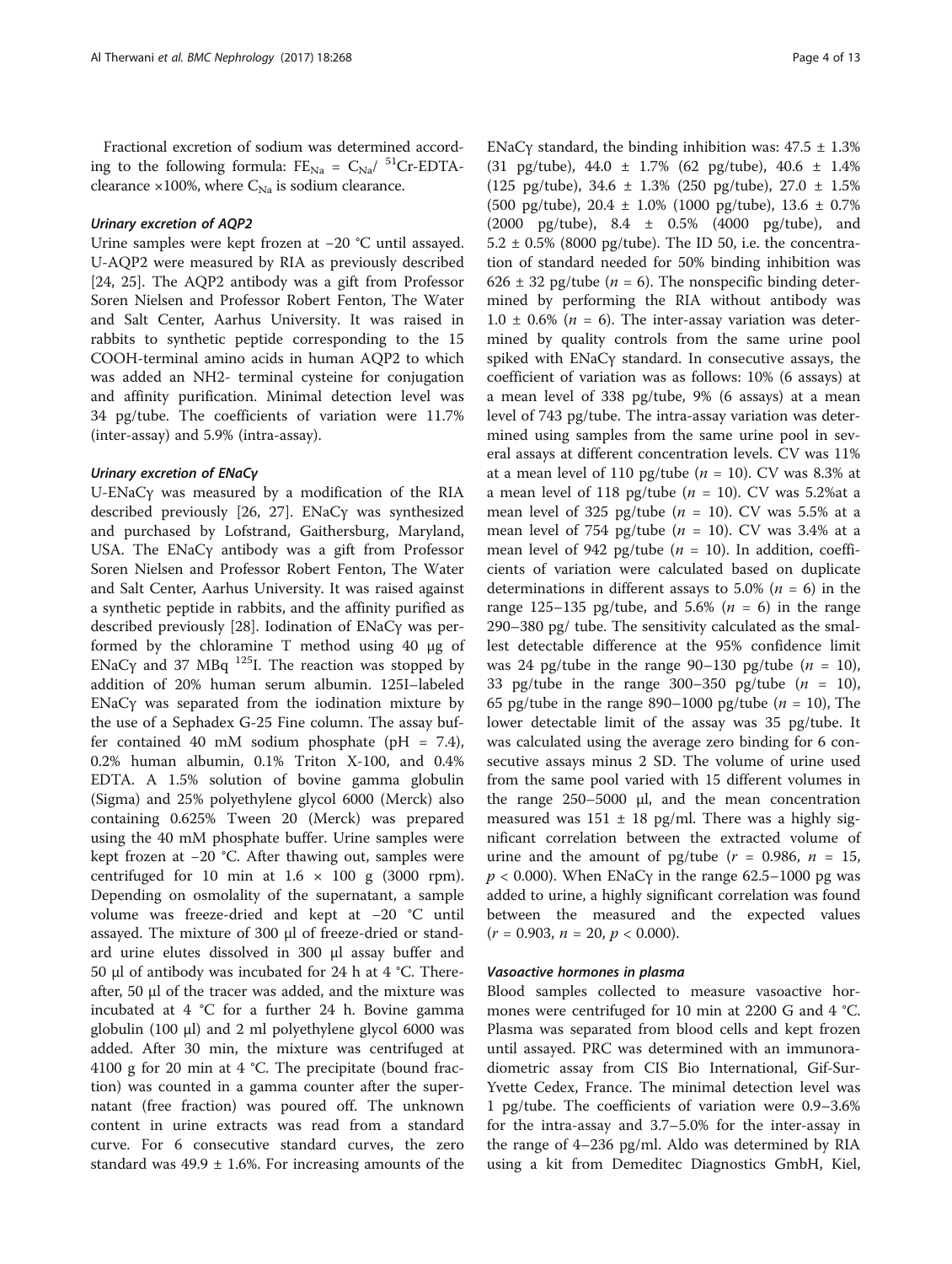Germany. The minimal detection level was 25 pmol/L. The coefficients of variation were 9.0% for the interassay and 8.5% for the intra-assay. Ang II and AVP were extracted from plasma and subsequently determined by radioimmunoassay as previously described [\[29](#page-12-0), [30\]](#page-12-0). Ang II was obtained from the Department of Clinical Physiology, Glostrup Hospital, Denmark. The minimal detection level was 2 pmol/ L. The coefficients of variation were 12% for the inter-assay and 8% for the intraassay. The antibody against AVP was a gift from Jacques Dürr, Miami, Fl, USA. The minimal detection level was 0.2 pmol/L. The coefficients of variation were 13% for the inter-assay and 9% for the intra-assay.

## Other biochemical measurements

Plasma osmolality was determined by using freeze-point depression (Multi-Sample Osmometer, Model 3900, Advanced Instruments, MA, USA). Urinary excretion rate of nitrate was determined by using a colorimetric assay using a kit from R&D Systems (Minneapolis, MN, USA) as previously decribed [\[31\]](#page-12-0). Sodium, albumin, hemoglobin, and glucose were measured by routine methods in Department of Clinical Biochemistry, Holstebro Hospital, Denmark.

#### Brachial and central blood pressure

Brachial BP was measured using an oscillometer (Omron 705IT) and recorded in accordance with recommendations from the European Society of Hypertension. Brachial systolic and diastolic blood pressures were recorded as the average of duplicate measures. Central BP was measured using applanation tonometry. Recordings of carotidfemoral PWV and PWA were obtained by applanation tonometry (SphygmoCor® CPV System®, AtCor Medical, Sydney, Australia) as previously described [\[15\]](#page-12-0).

#### **Statistics**

Statistical analyses were performed using IBM SPSS statistics version 23.0.0 (SPSS Inc., Chicago, IL, USA). General Linear Model Repeated Measures were used for comparison between and within subjects to test differences between placebo and tolvaptan treatment at baseline and during and after L-NMMA infusion. Paired sample t-test or Wilcoxon's signed rank test was performed to compare tolvaptan and placebo treatment at baseline and during and after L-NMMA infusion. Post-hoc Bonferoni test was performed to compare differences between baseline versus during and after L-NMMA infusion. Statistical significance was at <0.05 in all analyses. Data with normal distribution are presented as means ± SD/SEM or medians with 25th and 75th percentiles. Non-parametric test was performed for data with non-normal distribution, and such data are reported as medians with 25th and 75th percentiles.

## Results

## **Demographics**

Twenty-one ADPKD patients with CDK stage I-III were included in the study. Three of the patients were excluded due to withdrawal of consent. Eighteen patients completed the study; 6 males and 12 females. Their mean age was 47 years (range  $21-62$  years), weight  $85.2 \pm 12.7$  kg, BMI  $28 \pm 5$  kgm<sup>2</sup>, p-sodium 141  $\pm$  1.7 mmol/L, p-potassium 3.8 ± 0.2 mmol/L, p-creatinine 84.2 ± 23.8 μmol/L, systolic brachial blood pressure (SBP)  $137 \pm 13$  mmHg, diastolic brachial blood pressure (DBP) 88 ± 7 mmHg.

## Urine collection before the examination day

24-h urine samples were collected prior to each examination day. Values are shown in Table 1. No differences were measured in UO,  $C_{H2O}$ , u-AQP2, u-Na, and u-K between the treatment periods.

#### Body weight during the examination day

No difference was measured in body weight at the beginning and at the end of the examination day after placebo (83.2 ± 12,8 kg vs 83.4 ± 12.8 kg). After tolvaptan 60 mg, body weight decreased significantly at the end of the examination day compared with the beginning of the examination day (83.1 ± 12.1 kg vs 82.1 ± 12.1 kg,  $p = 0.001$ ).

## 51 Cr-EDTA clearance

**During baseline,**  ${}^{51}$ Cr-EDTA clearance was the same after placebo and tolvaptan 60 mg (Table [2](#page-5-0)). During **L-NMMA** infusion,  ${}^{51}$ Cr-EDTA clearance decreased significantly and similarily after both treatments during the first 30 min of L-NMMA infusion (paired ttest: placebo  $p = 0.028$  and tolvaptan  $p = 0.001$ . There was no difference in the relative changes in 51Cr-EDTA clearance between groups (Fig. [1a\)](#page-6-0).

During the post infusion period,  ${}^{51}$ Cr-EDTA clearance was unchanged after placebo and decreased after

**Table 1** Urine output, free water clearance  $(C_{H2O})$ , urinary AQP2 excretion per minute (u-AQP2), urinary sodium excretion (u-Na), and urinary potassium excretion (u-K) during 24-h urine collection in a randomised, placebo-controlled, double-blind, crossover study of 18 ADPKD patients

|                                       | Before each examination day | p (paired t-test)  |      |
|---------------------------------------|-----------------------------|--------------------|------|
|                                       | Placebo                     | Tolvaptan<br>60 mg |      |
| Urine Output (ml/24 h) $2504 \pm 518$ |                             | $7446 + 615$       | 0.57 |
| $C_{H2O}$ (ml/min)                    | $-0.22 + 0.55$              | $-0.19 + 0.57$     | 0.72 |
| u-AQP2 (ng/min)                       | $1.10 + 0.26$               | $1.09 + 0.28$      | 0.88 |
| u-Na (mmol/24 h)                      | $117 \pm 34$                | $111 + 28$         | 0.46 |
| u-K (mmol/24 h)                       | $66 + 17$                   | $65 + 18$          | 0.77 |

Values are means with  $\pm$  SD. Paired t-test was used for comparison between groups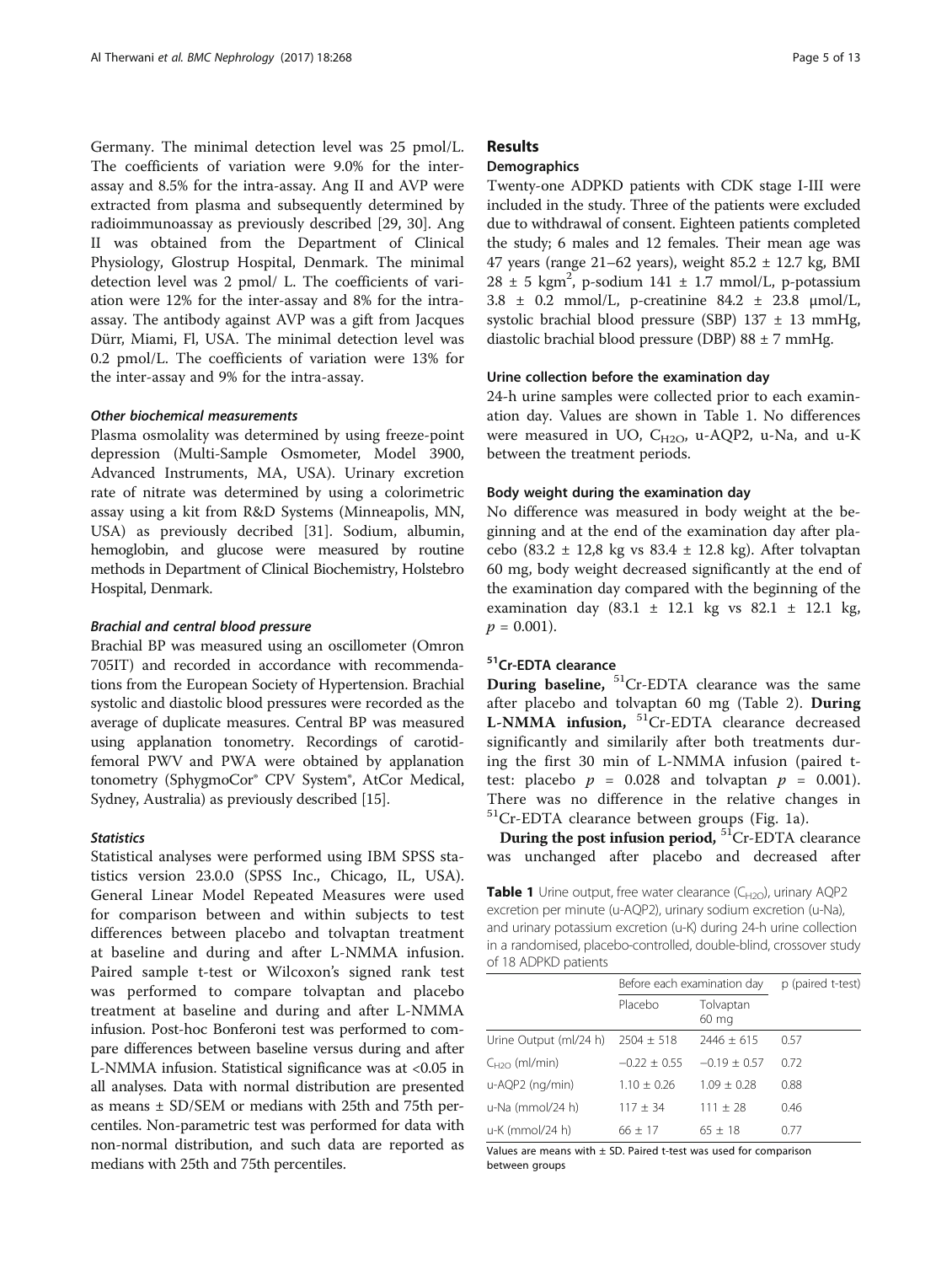<span id="page-5-0"></span>Table 2 Effect of tolvaptan 60 mg at baseline, during, and after systemic inhibition of NO synthesis on GFR (<sup>51</sup> CrEDTA-clearance), urinary output (UO), free water clearance (C<sub>H2O</sub>), urinary aquaporin-2 excretion rate (u-AQP2), fractional excretion of sodium (FE<sub>Na</sub>), and urinary ENaCγ excretion rate (u-ENaCγ) in a randomized, placebo-controlled, double-blind, crossover study of 18 ADPKD patients

| Periods                                                        | Baseline<br>L-NMMA   |                                     |                       | Post infusion                                                                                  | $p$ (GLM-within)      |          |
|----------------------------------------------------------------|----------------------|-------------------------------------|-----------------------|------------------------------------------------------------------------------------------------|-----------------------|----------|
|                                                                | 0-90 min             | 90-120 min                          | 120-150 min           | 150-180 min                                                                                    | 180-210 min           |          |
| <sup>51</sup> Cr-EDTA-clearance (ml/min/ 1.73 m <sup>2</sup> ) |                      |                                     |                       |                                                                                                |                       |          |
| Placebo                                                        | $73 \pm 20$          | $66 \pm 22$                         | $72 \pm 24$           | 76 ± 17                                                                                        | $73 \pm 19$           | 0.154    |
| Tolvaptan 60 mg                                                | $72 \pm 19$          | $67 \pm 19$                         | $70 \pm 19$           | $68 \pm 19$                                                                                    | $67 \pm 19$           |          |
| p (GLM between)                                                | 0.684                |                                     |                       |                                                                                                |                       |          |
| p (paired t-test, between)                                     | 0.740                | 0.758                               | 0.643                 | 0.005                                                                                          | 0.016                 |          |
| UO (ml/min)                                                    |                      |                                     |                       |                                                                                                |                       |          |
| Placebo                                                        | $5.6 \pm 1.4$        | $2.9 \pm 1.2***$                    | $2.8 \pm 1.2***$      | $3.6 \pm 1.4***$                                                                               | $5.1 \pm 1.7$         | < 0.0001 |
| Tolvaptan 60 mg                                                | $11.1 \pm 1.8$       | $7.0 \pm 2.2***$                    | $6.3 \pm 1.9***$      | 7.1 $\pm$ 1.7***                                                                               | $7.0 \pm 2.0***$      |          |
| p (GLM between)                                                | < 0.0001             |                                     |                       |                                                                                                |                       |          |
| p (paired t-test, between)                                     | < 0.0001             | < 0.0001                            | < 0.0001              | < 0.0001                                                                                       | 0.009                 |          |
| $C_{H2O}$ (ml/min)                                             |                      |                                     |                       |                                                                                                |                       |          |
| Placebo                                                        | $3.0 \pm 1.2$        | $1.2 \pm 0.8***$                    | $1.1 \pm 0.7***$      | $1.8 \pm 0.9*$                                                                                 | $2.9 \pm 1.4$         | < 0.0001 |
| Tolvaptan 60 mg                                                | $8.4 \pm 1.7$        | $4.8 \pm 1.6***$                    | $4.3 \pm 1.4***$      | $4.8 \pm 1.0***$                                                                               | $4.7 \pm 1.2***$      |          |
| p (GLM between)                                                | < 0.0001             |                                     |                       |                                                                                                |                       |          |
| p (paired t-test, between)                                     | < 0.0001             | < 0.0001                            | < 0.0001              | < 0.0001                                                                                       | 0.012                 |          |
| u-AQP2 (ng/min)                                                |                      |                                     |                       |                                                                                                |                       |          |
| Placebo                                                        | $1.28 \pm 0.37$      | $0.87 \pm 0.25***$                  | $0.85 \pm 0.28***$    | $0.94 \pm 0.35*$                                                                               | $1.12 \pm 0.40$       | < 0.0001 |
| Tolavptan 60 mg                                                | $1.15 \pm 0.32$      | $0.87 \pm 0.23*$                    | $0.82 \pm 0.22***$    | $0.93 \pm 0.23*$                                                                               | $0.89 \pm 0.26*$      |          |
| p (GLM between)                                                | < 0.0001             |                                     |                       |                                                                                                |                       |          |
| p (paired t-test, between)                                     | 0.075                | 0.931                               | 0.702                 | 0.887                                                                                          | 0.015                 |          |
| $FE_{Na}$ (%)                                                  |                      |                                     |                       |                                                                                                |                       |          |
| Placebo                                                        |                      |                                     |                       | 1.39 (1.18; 2.33) 0.91* (0.84; 1.50) 0.78* (0.56; 0.97) 0.51*** (0.28; 0.78) 1.10 (0.88; 1.50) |                       |          |
| Tolvaptan 60 mg                                                | 1.18(0.83; 1.6)      | $0.86$ (0.69; 1.11)                 | $0.75$ $(0.45; 1.12)$ | $0.44*$ (0.30; 0.81)                                                                           | $1.21$ (0.81; 1.74)   |          |
| p (Wilcoxon's signed rank test, between) 0.122                 |                      | 0.948                               | 0.777                 | 0.948                                                                                          | 0.267                 |          |
| $ENaCv$ (ng/min)                                               |                      |                                     |                       |                                                                                                |                       |          |
| Placebo                                                        |                      | 0.78 (0.67; 0.79) 0.61 (0.45; 0.70) | $0.60$ $(0.43; 0.76)$ | $0.65$ $(0.37; 0.70)$                                                                          | $0.73$ $(0.63; 0.91)$ |          |
| Tolvaptan 60 mg                                                | $0.75$ $(0.65; 1.0)$ | 0.59(0.52; 0.93)                    | $0.66$ $(0.51; 0.81)$ | $0.68$ (0.56; 0.77)                                                                            | $0.69$ (0.59; 0.86)   |          |
| p (Wilcoxon's signed rank test, between) 0.711                 |                      | 0.112                               | 0.306                 | 0.248                                                                                          | 0.744                 |          |

Data are given as mean ± SD or median with 25th and 75th percentiles in parentheses. General linear model (GLM) with repeated measures was performed for comparison within and between groups. Post-hoc Bonferoni test (\*) was used for comparison of infusion period (90–150 min) vs baseline period (0–90 min) and post infusion period (150–210 min) vs baseline period

Paired t-test or Wilcoxon's signed rank test was performed for comparison between tolvaptan and placebo treatment at baseline period (0–90 min), L-NMMA infusion period (90–150 min) and post infusion period (150–210 min)

 $*_{p<;0.05;***p<0.0001}$ 

tolvaptan during the entire post infusion period (paired t-test: during the post infusion period 150–180 min  $p = 0.008$  and during the post infusion period 180– 210 min  $p = 0.001$ ). The relative changes in <sup>51</sup>Cr-EDTA clearance were only differed during the first 30 min of the post-infusion period ( $p = 0.012$ ).

## Tubular water excretion

Absolute and relative values of UO and  $C_{H2O}$  are presented in Tables 2 and Fig. [1b](#page-6-0) and [c](#page-6-0).

**During baseline,** UO and  $C_{H2O}$  were significantly lower after placebo than after tolvaptan treatment. During L-NMMA infusion 90-120 min, UO and  $C_{H2O}$ decreased after both treatments. The relative decrease in UO and  $C_{H2O}$  from baseline to NO inhibition was significantly higher after placebo than after tolvaptan  $(p = 0.035$  and 0.003). However, C<sub>H2O</sub> also decreased relatively more during the last 30 min of the L-NMMA infusion period (120–150 min), unlike UO.

During the post infusion period 180–210 min, UO and  $C_{H2O}$  increased towards baseline level after placebo,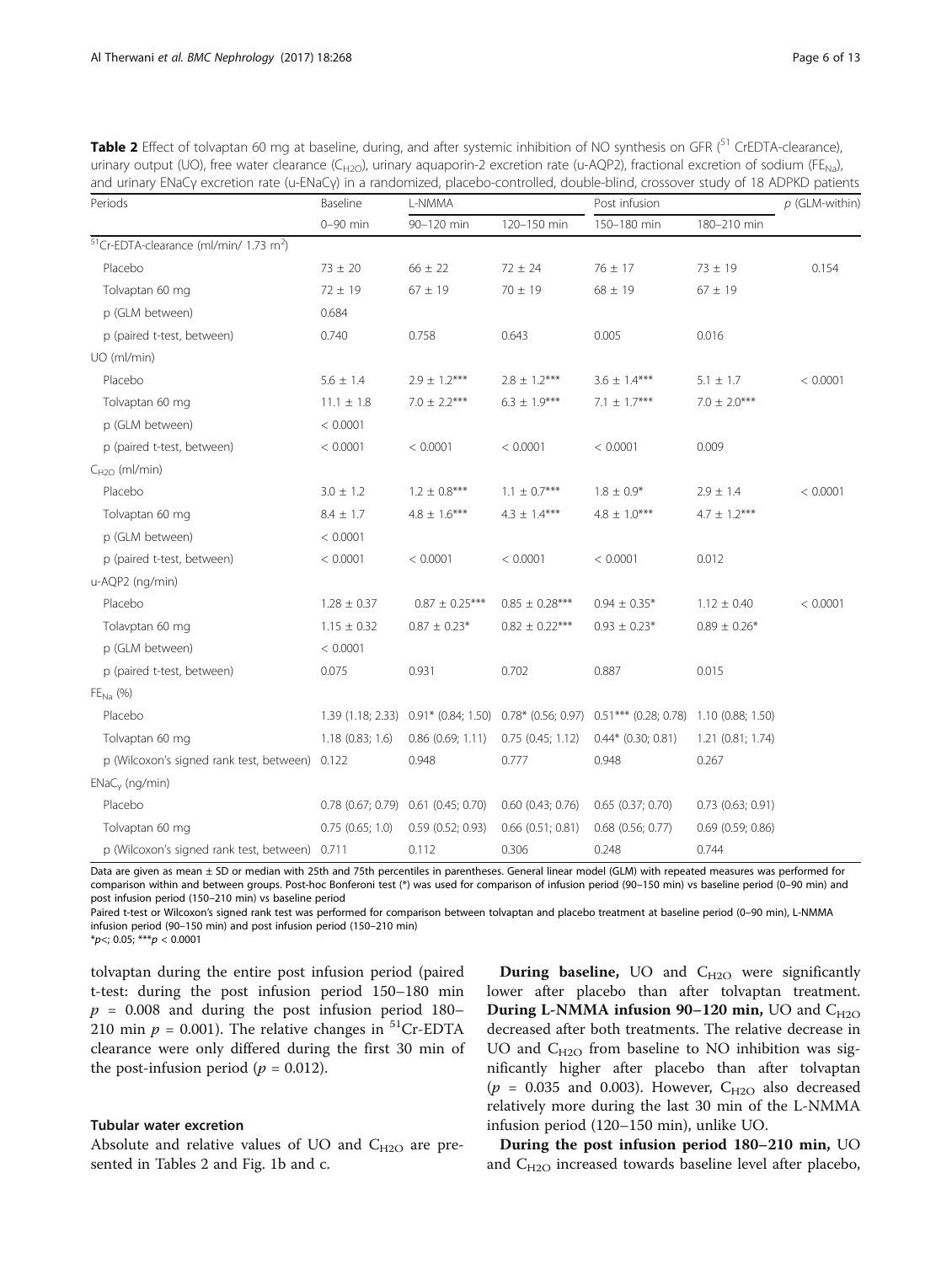<span id="page-6-0"></span>

but remained suppressed after tolvaptan at the level that was measured during NO inhibition.

## Tubular sodium excretion

Absolute and relative values of  $FE_{Na}$  are presented in Table [2](#page-5-0) and Fig. 2a.

**During baseline,** no difference was measured in  $FE_{Na}$ during placebo and tolvaptan treatment.

During L-NMMA infusion 120 min,  $FE_{Na}$  significantly decreased after placebo, but remained unchanged after tolvaptan (placebo: 0.48% (corresponding to a

percentage decrease of 35%) compared with tolvaptan: 0.32% (26%)). The relative changes from baseline to NO inhibition showed a tendency to lower level of  $FE_{Na}$  after placebo ( $p = 0.055$ ). During the remaining L-NMMA infusion period  $180-210$  min,  $FE_{Na}$  decreased significantly more after placebo than after tolvaptan.

During the post-infusion period,  $FE_{Na}$  remained relatively lower after placebo. During the last 30 min of the post-infusion period,  $FE_{Na}$  increased to baseline level after tolvaptan and remained 26% lower compared with baseline level after placebo.

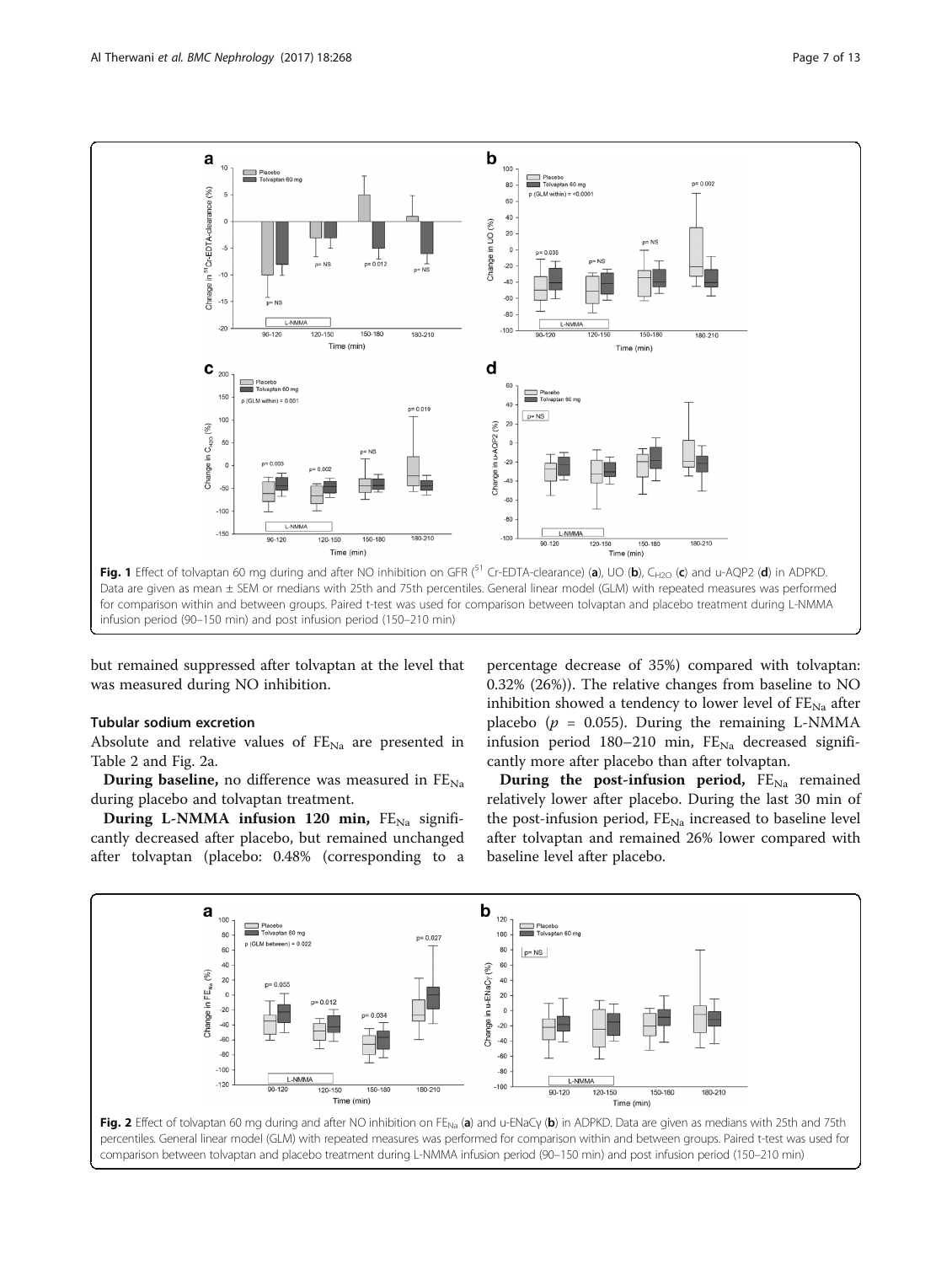## U-AQP2 and u-ENaCγ

Absolute and relative values of u-AQP2 and u-ENaCγ are presented in Table [2](#page-5-0) and Figs. [1d](#page-6-0) and [2b.](#page-6-0)

During baseline, we saw a tendency towards a higher level of u-AQP2 after placebo treatment ( $p = 0.075$ ). During L-NMMA infusion, u-AQP2 decreased to the same extent in both absolute and relative values. During the post-infusion period (180–210 min), u-AQP2 returned to baseline level after placebo, but remained lower after tolvaptan treatment ( $p = 0.015$ ). However, no difference was measured in the relative values between treatments, despite a considerable difference in u-AQP2 which may be due to a large variation in u-AQP2.

During baseline, u- ENaCγ was alike in the two treatment groups (0.78 ng/min vs 0.75 ng/min). During L-NMMA infusion, no difference in either absolute or relative measures existed between treatments. The same result was measured in the post-infusion period.

## Plasma sodium and plasma osmolarity

During baseline, p-sodium and p-osm were significantly lower after placebo than after tolvaptan (Table 3). During L-NMMA infusion, p-sodium and p-osm remained lower after placebo and this response was sustained throughout the examination day.

#### Urinary excretion rate of nitrate

During baseline, a significantly higher urinary excretion rate of  $NO_3$  (u- $NO_3$ ) was measured after placebo treatment (placebo  $0.61 \pm 0.23$  µmol/min vs tolvaptan:  $0.50 \pm 0.14$  µmol/min,  $p = 0.027$ ).

During L-NMMA infusion,  $u$ -NO<sub>3</sub> decreased significantly from the baseline level after both treatments (placebo:  $0.39 \pm 0.16 \pm 0.16$  mol/min and tolvaptan:  $0.35 \pm 0.11$  µmol/min,  $p = 0.001$ ). However, the decrease in

u-NO<sub>3</sub> was identical ( $p = 0.185$ ). The same response was measured during the post-infusion period (placebo:  $0.36 \pm 0.15$  μmol/min and tolvaptan:  $0.35 \pm 0.10$  μmol/ min).

#### Vasoactive hormones

During baseline, PRC, p-Ang II and p-Aldo were the same (Table [4\)](#page-8-0). However, p-AVP was approximately 3-fold higher after tolvaptan and the difference was statistically highly significant (Fig. [3\)](#page-8-0).

During L-NMMA infusion, the response measured during baseline conditions was sustained throughout the NO-inhibition period and also in the post-infusion period.

#### Brachial and central blood pressure

During baseline, no significant difference was measured in SPB, DBP, and pulse rate (Table [5\)](#page-9-0). The values were unaffected both during L-NMMA infusion, and the post-infusion period.

During baseline, no change was measured in PWV, AI, CSPB, or CDBP (Table [6](#page-10-0)).

During L-NMMA infusion, PWV increased identically after both treatments. AI also increased, but only after placebo and to the same level as that measured after tolvaptan. Central SBP (CSBP) increased alike after both treatments. Although CDBP increased after placebo and tolvaptan treatment, CDBP remained significantly higher after placebo ( $p = 0.004$ ).

#### **Discussion**

The present paper reports short-term effects of tolvaptan on renal water and sodium excretion, vasoactive hormones, and brachial and central blood pressures during baseline and after systemic inhibition of the NO system in ADPKD patients.

|  | Table 3 Effect of tolvaptan 60 mg at baseline, during, and after systemic inhibition of NO synthesis on plasma concentration of |  |  |
|--|---------------------------------------------------------------------------------------------------------------------------------|--|--|
|  | sodium and plasma osmolality in a randomized, placebo-controlled, double-blind, crossover study of 18 ADPKD patients            |  |  |

| Periods                    | Baseline    | L-NMMA      |             |             | Post infusion |          |
|----------------------------|-------------|-------------|-------------|-------------|---------------|----------|
|                            | $0-90$ min  | 90-120 min  | 120-150 min | 150-180 min | 180-210 min   |          |
| p-sodium (mmol/l)          |             |             |             |             |               |          |
| Placebo                    | $139 \pm 2$ | $138 \pm 2$ | $138 \pm 2$ | $138 \pm 1$ | $137 \pm 2$   | < 0.0001 |
| Tolvaptan 60 mg            | $141 \pm 2$ | $141 \pm 2$ | $141 \pm 2$ | $142 \pm 2$ | $141 \pm 2$   |          |
| p (GLM between)            | < 0.0001    |             |             |             |               |          |
| p (aired t-test, between)  | 0.001       | < 0.0001    | < 0.0001    | < 0.0001    | < 0.0001      |          |
| p- osm (mosm/kg)           |             |             |             |             |               |          |
| Placebo                    | $285 \pm 5$ | $283 \pm 4$ | $282 \pm 5$ | $283 \pm 4$ | $281 + 4$     | < 0.0001 |
| Tolvaptan 60 mg            | $288 \pm 5$ | $290 \pm 5$ | $289 \pm 5$ | $290 \pm 5$ | $289 \pm 5$   |          |
| p (GLM between)            | < 0.0001    |             |             |             |               |          |
| p (paired t-test, between) | 0.024       | < 0.0001    | < 0.0001    | < 0.0001    | < 0.0001      |          |

Data are given as mean ± SD. General linear model (GLM) with repeated measurements was used for comparison within and between groups. Post-hoc Bonferoni test was used for comparison of infusion period (90–150 min) vs baseline period (0–90 min) and post infusion period (150–210 min) vs baseline period Paired t-test was performed for comparison between treatments at baseline period (0–90 min), L-NMMA period (90–150 min) and post-infusion period (150–210 min)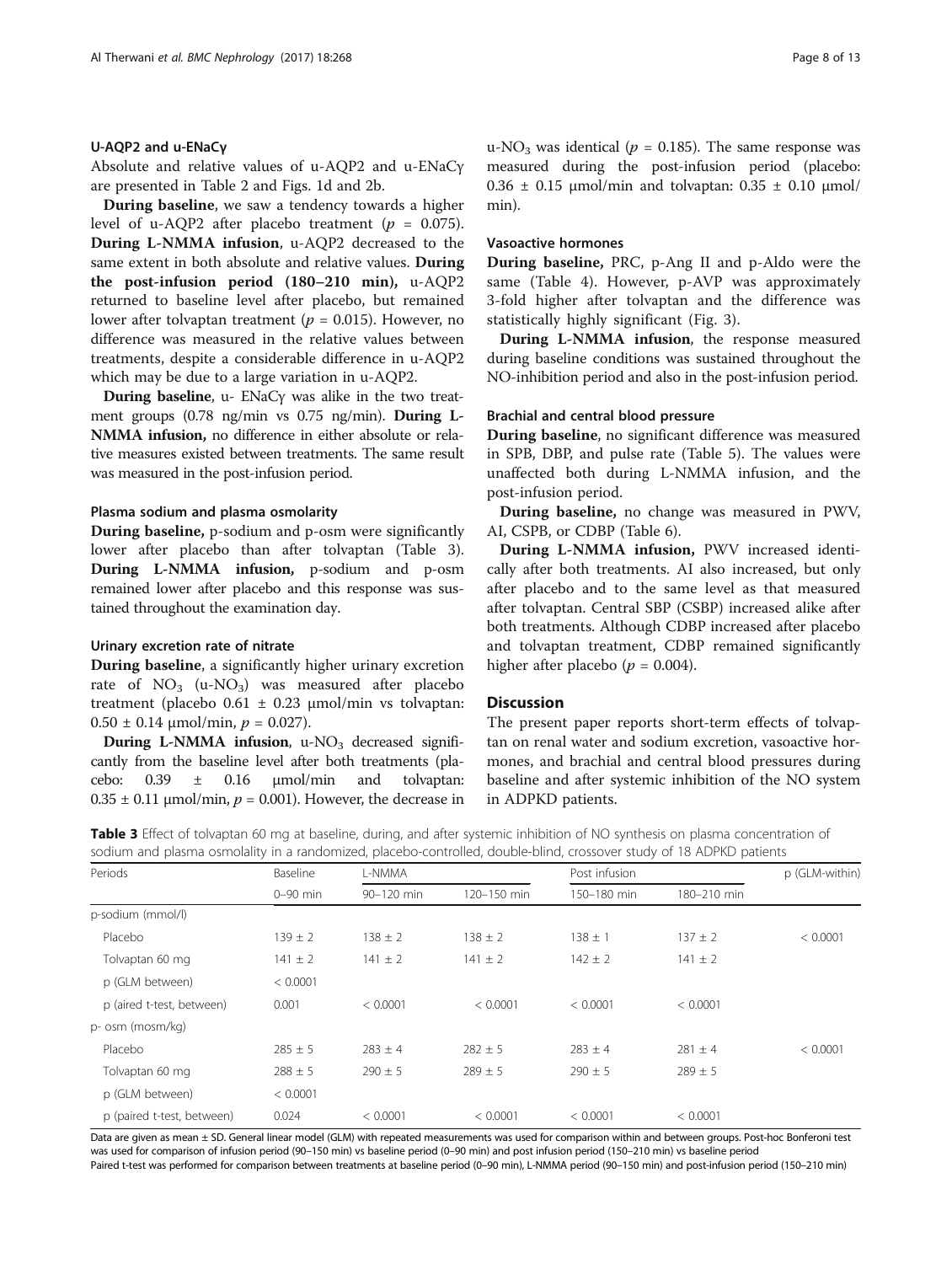<span id="page-8-0"></span>Table 4 Effect of tolvaptan 60 mg at baseline, during and after systemic inhibition of NO synthesis on plasma concentrations of renin (PRC), angiotensin II (P-AngII) and aldosterone (P-Aldo) in a randomized, placebo-controlled, double-blind, crossover study of 18 ADPKD patients

| Periods                                  | Prior to L-NMMA<br>infusion period | At the end of L-NMMA<br>infusion period | 1 h after L-NMMA<br>infusion period | P (GLM-within) |
|------------------------------------------|------------------------------------|-----------------------------------------|-------------------------------------|----------------|
| PRC(pg/ml)                               |                                    |                                         |                                     |                |
| Placebo                                  | $8.8 \pm 5.3$                      | $7.4 \pm 4.0$                           | $7.7 \pm 4.3$                       | 0.610          |
| Tolvaptan 60 mg                          | $10.1 \pm 5.8$                     | $8.9 \pm 6.1$                           | $8.4 \pm 4.9$                       |                |
| p (GLM between)                          | 0.489                              |                                         |                                     |                |
| p (paired t-test, between)               | 0.481                              | 0.312                                   | 0.523                               |                |
| P-Angll (pg/ml)                          |                                    |                                         |                                     |                |
| Placebo                                  | $7.8 \pm 3.8$                      | $7.4 \pm 3.8$                           | $7.1 \pm 3.1$                       | 0.801          |
| Tolvaptan 60 mg                          | $9.1 \pm 5.9$                      | $8.9 \pm 4.7$                           | $8.6 \pm 4.3$                       |                |
| p (GLM between)                          | 0.327                              |                                         |                                     |                |
| p (paired t-test, between)               | 0.377                              | 0.151                                   | 0.261                               |                |
| P- Aldo (pmol/L)                         |                                    |                                         |                                     |                |
| Placebo                                  | 125 (68; 168)                      | 127 (99; 224)                           | 119 (87; 224)                       |                |
| Tolvaptan 60 mg                          | 115 (87; 180)                      | 147 (115; 205)                          | 178 (108; 264)                      |                |
| p (Wilcoxon's signed rank test, between) | 0.420                              | 0.433                                   | 0.170                               |                |

Data are given as mean ± SD or median with 25th and 75th percentiles in parentheses. General linear model (GLM) with repeated measures was performed for comparison within and between groups. Post-hoc Bonferoni test was used for comparison between L-NMMA infusion period (at the end of L-NMMA infusion period) vs baseline (prior to L-NMMA infusion period) and at baseline vs post infusion period (1 h after L-NMMA infusion period) vs baseline period, none of the  $p$ - values were significant. Paired t-test was performed to test differences between treatment groups

The major results of the study were: During baseline, tolvaptan increased renal water excretion with no effect on sodium excretion. During NO-inhibition, tolvaptan decreased both water and sodium excretion to a lesser extent compared with placebo. During the postinfusion period, the reduced water excretion remained after tolvaptan, whereas sodium excretion returned towards baseline level. After NO-inhibition, GFR increased after placebo and remained unchanged after tolvaptan



(5% vs −6%). Central diastolic BP increased to a higher level after placebo than tolvaptan. Body weight fell during tolvaptan treatment.

## <sup>51</sup> Cr-EDTA clearance

GFR fell after tolvaptan treatment in the post-infusion period 150–180 min, whereas<sup>51</sup>Cr-EDTA clearance was unchanged after placebo. This reduction may be attributed to changes in renal hemodynamics induced by tolvaptan [[32\]](#page-12-0). Alternatively, the fall in GFR could be caused by dehydration due to increased renal water excretion after tolvaptan. However, it cannot be excluded that the elevated p-AVP level led to V1a receptormediated mesangial cell contraction and thus reduced GFR [[33](#page-12-0), [34\]](#page-12-0). Most likely, mild dehydration and extracellular fluid volume reduction is - at least partly - the explanation, since our patients lost approximately 1 kg in body weight after tolvaptan treatment, in contrast to an unchanged body weight during placebo. This is in good agreement with the significantly lower CDBP and the higher urinary output during tolvaptan treatment compared with placebo. The increase in p-AVP was very pronounced during tolvaptan, i. e. threefold larger than during placebo, and might have inhibited further blood pressure fall by a stimulation of the V1a receptor in the vascular bed. No increase was measured in the components in the renin-angiotensin-aldosterone system, which could have been expected after mild dehydration, but the very large increase in p-AVP seemed to have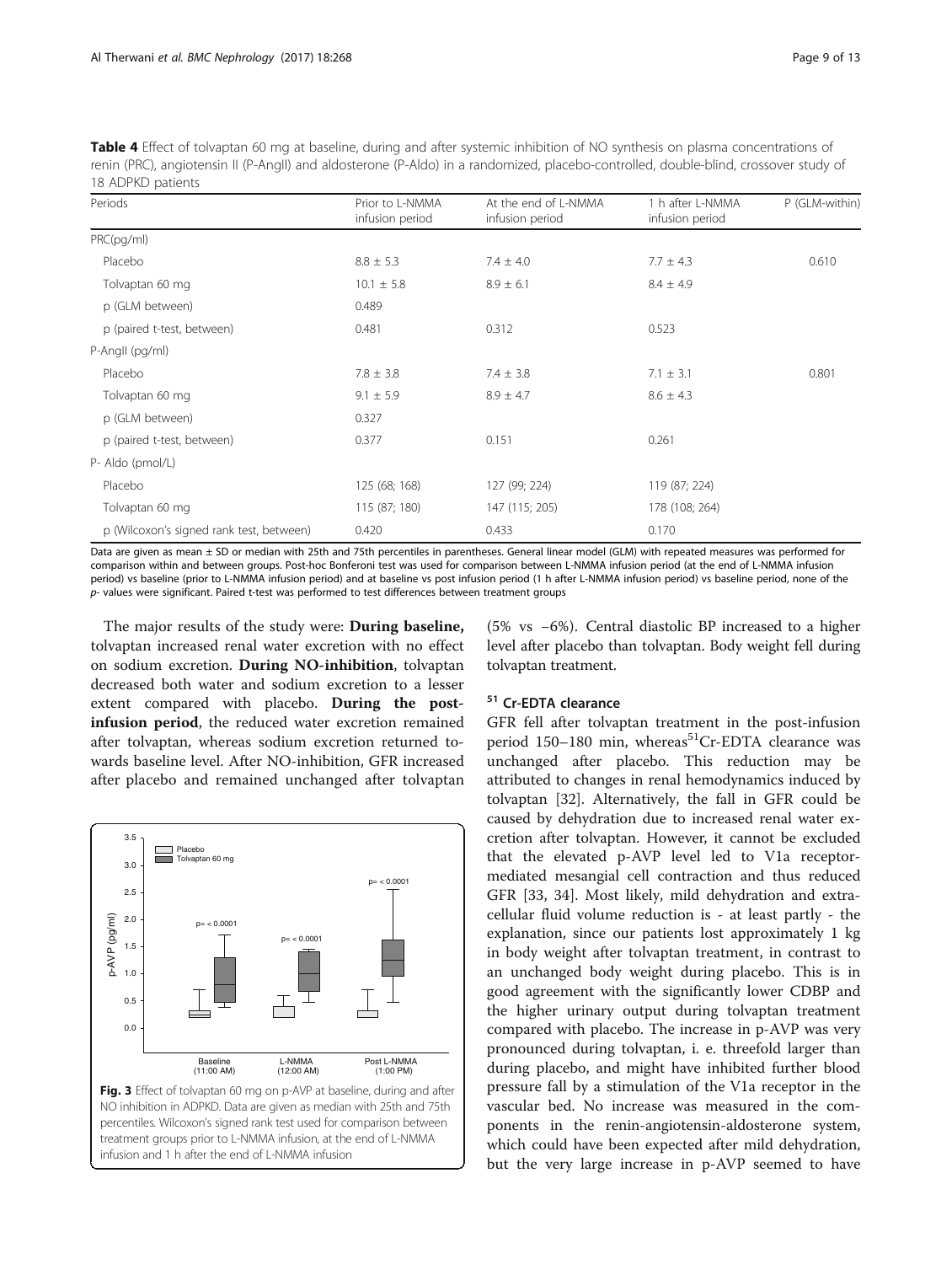<span id="page-9-0"></span>Table 5 Effect of tolvaptan 60 mg at baseline, during, and after systemic inhibition of NO synthesis on brachial systolic blood pressure (SBP), diastolic blood pressure (DBP), and pulse rate in a randomized, placebo-controlled, double-blind, crossover study of 18 ADPKD patients

| Periods                    | Baseline                    | L-NMMA                          |                           | Post infusion                              |                                            | p (GLM-within) |
|----------------------------|-----------------------------|---------------------------------|---------------------------|--------------------------------------------|--------------------------------------------|----------------|
|                            | Prior to L-NMMA<br>infusion | At the beginning<br>of infusion | At the end<br>of infusion | 30 min after the end<br>of L-NMMA infusion | 60 min after the end<br>of L-NMMA infusion |                |
| SBP (mmHG)                 |                             |                                 |                           |                                            |                                            |                |
| Placebo                    | $137 \pm 12$                | $146 \pm 17$                    | $149 \pm 16$              | $147 \pm 16$                               | $146 \pm 13$                               | 0.407          |
| Tolvaptan 60 mg            | $135 \pm 9$                 | $144 \pm 15$                    | $144 \pm 14$              | $142 \pm 15$                               | $144 \pm 13$                               |                |
| p (GLM between)            | 0.305                       |                                 |                           |                                            |                                            |                |
| p (paired t-test, between) | 0.276                       | 0.623                           | 0.107                     | 0.134                                      | 0.332                                      |                |
| DBP (mmHg)                 |                             |                                 |                           |                                            |                                            |                |
| Placebo                    | $82 \pm 10$                 | $88 \pm 11$                     | $90 \pm 10$               | $87\pm9$                                   | $87 \pm 9$                                 | 0.502          |
| Tolvaptan 60 mg            | $81 \pm 8$                  | $88 \pm 9$                      | $87 \pm 9$                | $85 \pm 8$                                 | $85 \pm 8$                                 |                |
| p (GLM between)            | 0.659                       |                                 |                           |                                            |                                            |                |
| p (paired t-test, between) | 0.410                       | 0.762                           | 0.094                     | 0.101                                      | 0.190                                      |                |
| Pulse rate (BPM)           |                             |                                 |                           |                                            |                                            |                |
| Placebo                    | $58 \pm 9$                  | $55 \pm 8$                      | $55 \pm 9$                | $56 \pm 9$                                 | $60 \pm 10$                                | 0.319          |
| Tolvaptan 60 mg            | $58 \pm 9$                  | $54 \pm 9$                      | $54 \pm 9$                | $57 \pm 10$                                | $60 \pm 11$                                |                |
| p (GLM between)            | 0.991                       |                                 |                           |                                            |                                            |                |
| p (paired t-test, between) | 0.699                       | 0.431                           | 0.502                     | 0.873                                      | 0.966                                      |                |

Data are given as mean ± SD. General linear model (GLM) with repeated measures was performed for comparison within and between treatment groups. Post-hoc Bonferoni test was used for comparison between L-NMMA infusion period (at the beginning/ at the end of L-NMMA infusion period) vs baseline (prior to L-NMMA infusion period) and baseline vs post infusion period (30 min/60 min after the end of L-NMMA infusion) vs baseline, none of the p- values were significant. Paired t-test was used for comparison between treatment groups

been a sufficient vasoconstrictor response during tolvaptan treatment. In our previous RCTs with tolvaptan, we did not measure a decrease in <sup>51</sup>Cr-EDTA clearance [[15, 16](#page-12-0)]. However, in these trials, we studied healthy control subjects, and the dosis of tolvaptan used was 15–45 mg in contrast to a dosis of 60 mg in the present study. Our results during baseline condition are in good agreement with those reported by Boertien et al. [\[35](#page-12-0)], where tolvaptan did not change renal hemodynamics in ADPKD with chronic kidney disease stages I-III. However, minor reduction in GFR occurred and was explained as related to acute, reversible inhibition by the tubulo-glomerular feedback mechanism [\[35](#page-12-0), [36](#page-12-0)]. The TEMPO 3:4 trial and post hoc analysis of the TEMPO 3:4 trial showed that tolvaptan reduced the annual eGFR decline in ADPKD by 26% (from 3.70 to 2.72 mL/min/  $1.73 \text{ m}^2$ ) [[3\]](#page-11-0). Tolvaptan induced an acute decrease in eGFR during initiation of treatment. However, after discontinuation of tolvaptan, eGFR increased again. This is in good agreement with the results from the present acute study, in which GFR decreased after tolvaptan and remained lower throughout the post infusion. During NO-inhibition, we clearly demasked a reduction in <sup>51</sup>Cr-EDTA clearance by tolvaptan. Thus, tolvaptan in a dose of 60 mg reduced glomerular filtration rate in ADPKD both with and without blockade of the nitric oxide synthesis.

#### Tubular water excretion

As expected, tolvaptan increased renal water excretion during baseline conditions. This result is in accordance with our previous RCT in healthy subjects [[15, 16\]](#page-12-0). Both studies proved increased renal water excretion following tolvaptan administration. Also, the results from the dose-response study showed that the increased renal water excretion was dose-dependent up to tolvaptan 30 mg. However, the levels of  $C_{H2O}$  and UO after tolvaptan 60 mg in ADPKD were approximately the same as after tolvaptan 30 and 45 mg in healthy subjects, which is compatible with a dysfunctional urine concentration ability in ADPKD kidneys. Thus, a higher dose of tolvaptan was necessary to induce a diuretic response in ADPKD patients. This agrees well with previous ADPKD studies [\[3,](#page-11-0) [21, 35, 36\]](#page-12-0).

During NO inhibition, tolvaptan antagonized the antidiuretic action of L-NMMA, at least partly by an AVP-dependent mechanism. In our single-dose study, tolvaptan 15 mg promoted renal water excretion [[15](#page-12-0)]. In the dose-response study, tolvaptan antagonized the antidiuretic action of L-NMMA, in part via an AVPdependent mechanism consistent with the present study [[16\]](#page-12-0). This apparent discrepancy could be explained by a difference in the administration time of the study drug, since tolvaptan was given at 6:00 AM in the single-dose study compared with 8:00 AM in the dose-response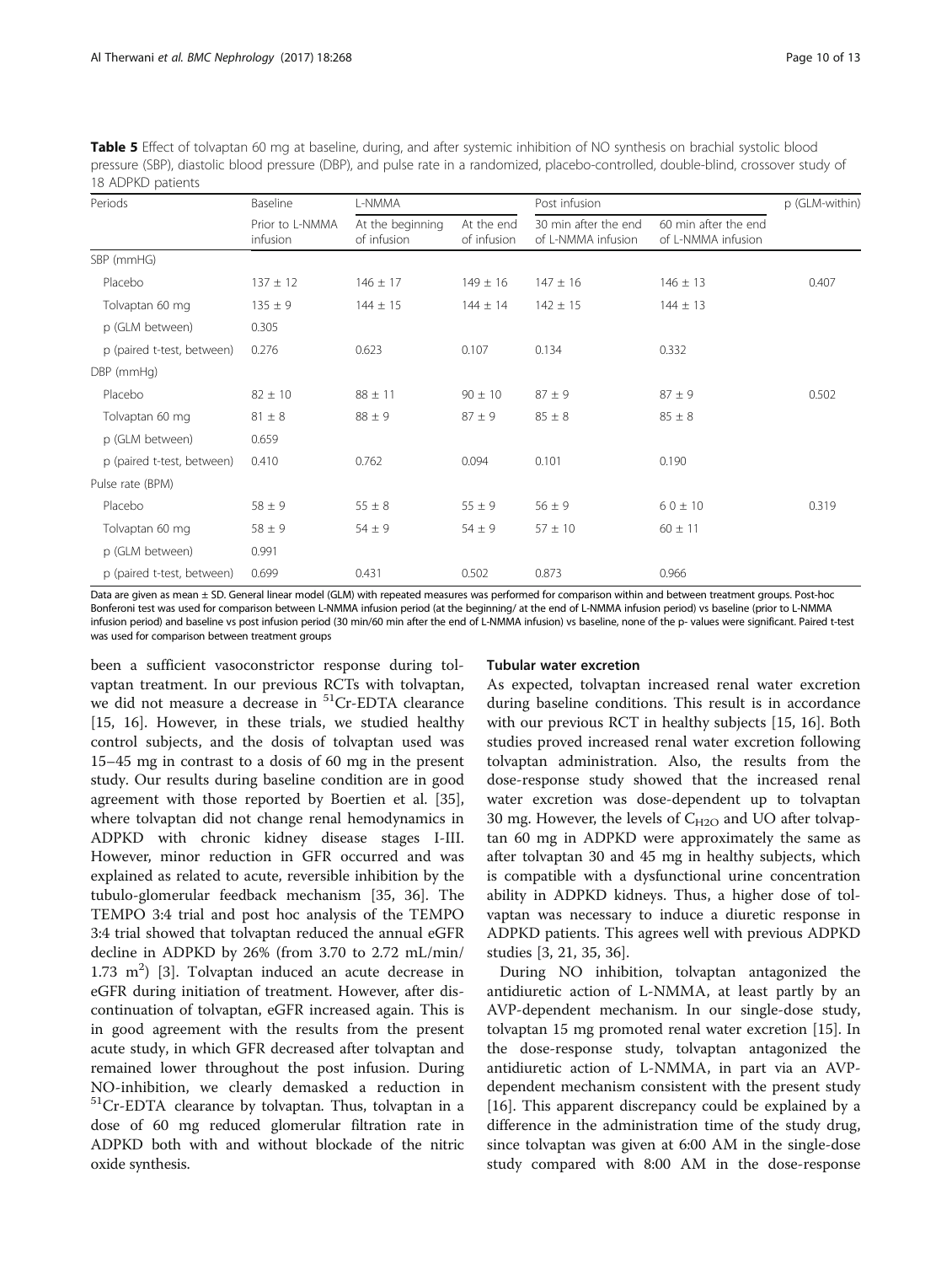<span id="page-10-0"></span>

| Table 6 Effect of tolvaptan 60 mg at baseline, during, and after  |
|-------------------------------------------------------------------|
| systemic inhibition of NO synthesis on pulse wave velocity (PWV), |
| augmentation index (AI), central diastolic and systolic blood     |
| pressure (CBDP and CSBP) in a randomized, placebo-controlled,     |
| double-blind, crossover study of 18 ADPKD patients                |

|                            | Prior to I-NMMA<br>infusion (at 70 min) | During L-NMMA<br>infusion (at 130 min) |
|----------------------------|-----------------------------------------|----------------------------------------|
| PWV(m/s)                   |                                         |                                        |
| Placebo                    | $7.5 \pm 1.1$                           | $8.0 \pm 1.3*$                         |
| Tolvaptan 60 mg            | $7.6 \pm 1.3$                           | $8.2 \pm 1.4***$                       |
| p (paired t-test, between) | 0.598                                   | 0.501                                  |
| AI $(n = 16)$              |                                         |                                        |
| Placebo                    | $21.1 \pm 7.8$                          | $23.5 \pm 7.3*$                        |
| Tolvaptan 60 mg            | $21.1 \pm 8.9$                          | $21.9 \pm 9.1$                         |
| p (paired t-test, between) | 0.949                                   | 0.130                                  |
| <b>CSBP</b>                |                                         |                                        |
| Placebo                    | $132 \pm 11$                            | $144 \pm 18***$                        |
| Tolvaptan 60 mg            | $128 \pm 9$                             | $139 \pm 16***$                        |
| p (paired t-test, between) | 0.084                                   | 0.124                                  |
| CDBP $(n = 17)$            |                                         |                                        |
| Placebo                    | $85 \pm 9$                              | $93 \pm 10***$                         |
| Tolvaptan 60 mg            | $83 \pm 8$                              | $88 \pm 9***$                          |
| p (paired t-test, between) | 0.142                                   | 0.004                                  |

Data are given as mean  $\pm$  SD. Paired t-test  $(*)$  was performed for comparison of means during L-NMMA infusion vs prior to L-NMMA infusion. Paired t-test was also used for comparison between tolvaptan and placebo treatment prior to L-NMMA infusion (at 70 min) and during L-NMMA infusion (at 130 min)  $*<sub>p</sub> < 0.05$ ; \*\*\* $<sub>p</sub> < 0.0001$ </sub>

study and the present study. Thus tolvaptan antagonized the antidiuretic effect of NO-inhibition in ADPKD.

ADPKD cysts arise primarily from AVP-sensitive tubular segments and they have overexpression of V2R and AQP2 [[37, 38\]](#page-12-0). Several studies have shown that tolvaptan's diuretic action is caused by preventing AVP to bind to the V2 receptors, and thus to activate AQP2 by the second messenger cAMP. In the present study, we measured a similar level of u-AQP2 after placebo and tolvaptan, which is in agreement with our previous studies [[15, 16](#page-12-0)]. This response could be explained by the 3-fold increase in p-AVP after tolvaptan. U-AQP2 reflects the action of AVP on the collecting ducts [\[25](#page-12-0), [39](#page-12-0)]. Even modest changes in p-AVP have been shown to change the activity in AQP2 water channels within a few hours [\[40](#page-12-0)–[42](#page-12-0)]. Since AQP2 is the only known apical water channel in the plasma membrane and the density of AQP2 in the plasma membrane is a ratelimiting barrier for tubular water transport [[43](#page-12-0)], the compensatory and very pronounced increase in p-AVP may have counteracted tolvaptan's effect on the V2 receptors. The very large increase in p-AVP after tolvaptan corresponds very well with our previous RCTs [\[15](#page-12-0), [16](#page-12-0)].

## Tubular sodium excretion

In the present study of ADPKD,  $FE_{N_a}$  decreased more after placebo than after tolvaptan during NO-inhibition. This response differs from our previous RCTs of healthy subjects [[15, 16\]](#page-12-0). In both studies,  $FE_{Na}$  decreased after placebo and tolvaptan during NO-inhibition. However, in the dose-response study,  $FE_{N_a}$  decreased most pronouncedly after tolvaptan [[16](#page-12-0)]. Thus, in ADPKD, urinary sodium excretion seems to be lower after tolvaptan than in healthy control subjects, most likely due to an abnormal tubular function in CKD stages 1–3. In the present study, u-ENaC was the same after tolvaptan and placebo, which is in agreement with our results from a previous study in ADPKD [[20\]](#page-12-0). In accordance with the present study, it showed that ADPKD patients have an abnormal tubular sodium absorption unrelated to the activity in the epithelial sodium channels [[20](#page-12-0)].

## Vasoactive hormones and brachial and central blood pressure

We measured no significant changes in the components of the renin-angiotensin-aldosterone system during tolvaptan treatment, which is in agreement with our previous study in healthy subjects [[15](#page-12-0), [16](#page-12-0)]. CDBP was higher after placebo than after tolvaptan during the post-infusion period. Dehydration may have contributed to the lower level in CDBP as evidenced by body weight reduction in the tolvaptan group. These results are in good agreement with our previous studies [[15](#page-12-0), [16\]](#page-12-0). AVP has been suggested to contribute to the development of hypertension through the V2R by different ways. On one hand, AVP promotes function and expression of ENaC, and potentiates the effect of aldosterone on the collecting ducts [\[44, 45](#page-12-0)]. On the other hand, activation of V2R also exerts an antihypertensive effect by increasing the synthesis of NO in the collecting ducts and by increasing renal plasma flow [\[46](#page-12-0)–[48](#page-12-0)]. However, u-ENaC was unchanged, and the NO-system was blocked in the present study. Apparently, these mechanisms were not involved in the blood pressure regulation in the present study. The very high level of AVP during tolvaptan treatment might have stimulated VR1 receptors in the vascular bed, and it cannot be excluded that this stimulation has compensated for further blood pressure decrease during tolvaptan treatment.

## Urinary excretion rate of nitrate

We found a lower baseline u- $NO<sub>3</sub>$  after tolvaptan. However, the difference was minimal and further studies with larger population are necessary to reveal any difference. During NO-inhibition  $u$ -NO<sub>3</sub> decreased after both treatments confirming proper inhibition of NO-synthesis.

Tolvaptan treatment has been associated with common adverse events including polyuria, nocturia and hepatotoxicity [[34\]](#page-12-0). In the present study, none of these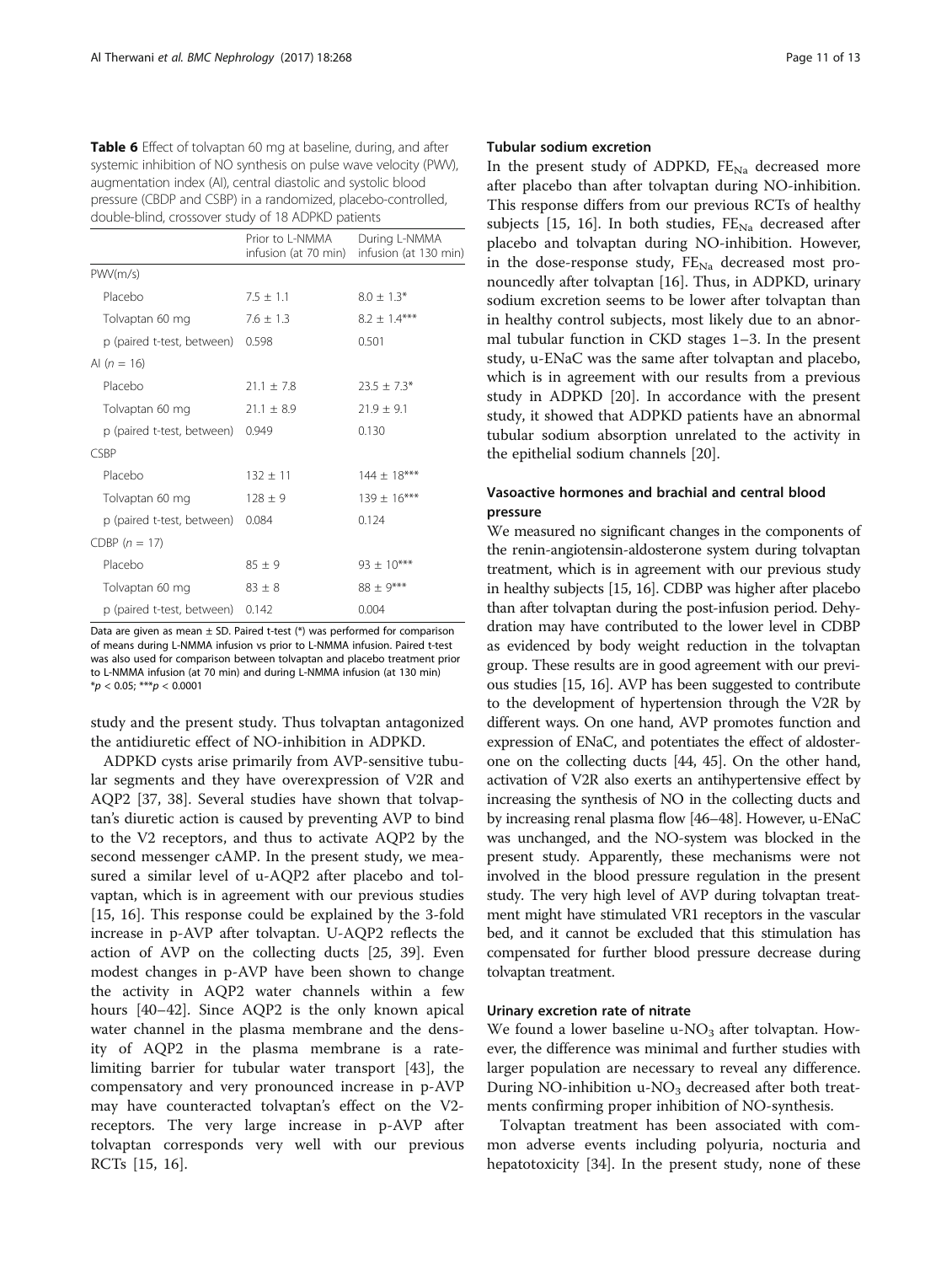## <span id="page-11-0"></span>Strengths and limitations

The study design as a randomized, placebo-controlled, double-blinded, crossover is one of the major strengths of the present study. Another major strength is the use of standardized diet and fluid intake to avoid any confounding of the results. Furthermore, urinary nitrate measurement has been performed to directly document inhibition of the NO system.

The methods used to analyze u-AQP2 and u-ENaC have limitations. Emerging data suggest that the regulated fractions of these channels are excreted as urinary exosomes. These fractions were not isolated and therefore not analyzed in the present study. However, our laboratory and others have previously shown positive correlation to the function reflected by the methods used in this study.

A proportion of the patients was treated with antihypertensives during the examination period, since withdrawal of antihypertensive treatment was not ethically justified, but the treatment was the same during both placebo and tolvaptan treatment, thus a possible difference due to use of antihypertensive therapy would be expected to be minimal.

## Conclusions

During NO inhibition, tolvaptan antagonized both the antidiuretic and the antinatriuretic effect of L-NMMA, partly via an AVP-dependent mechanism. U-AQP2 was not changed by tolvaptan, presumably due to a counteracting effect of elevated p-AVP. The reduced GFR during tolvaptan most likely is caused by the reduction in extracellular fluid volume and blood pressure.

Our findings express short-term effects of tolvaptan before and during inhibition of NO. Therefore, studies with longer treatment periods are needed to clarify longterm effects of tolvaptan.

#### Abbreviations

ADPKD: Autosomal Dominant Polycystic Kidney Disease; AI: Augmentation index; bBP: Brachial blood pressure; cBP: Central blood pressure; CDBP: Central diastolic blood pressure; C<sub>H2O</sub>: Free water clearance; CSBP: Central systolic blood pressure; DBP: Diastolic blood pressure; EMA: European Medicines Agency; FE<sub>Na</sub>: Fractional excretion of sodium; GFR  $(^{51}$ Cr-EDTA-clearance): Glomerular filtration rate; L-NMMA: L-NG-monomethyl-arginine; NO: Nitric oxide; p-Aldo: plasma Aldosterone; p-AngII: Plasma angiotensin II; p-AVP: Plasma vasopressin; PRC: Plasma concentrations of rennin; PW: Pulse wave velocity; SBP: Systolic blood pressure; u-AQP2: Urinary aquaporin-2 channels; u-ENaCγ: Urinary epithelial sodium channels; u-NO<sub>3</sub>: Urinary excretion rate of nitrate; UO: Urine output

#### Acknowledgements

The authors thank Otsuka for a research grant to the study. We thank our laboratory technicians, including Anne Mette Ravn, Henriette Vorup Simonsen and Kirsten Nygaard for their skillful assistance.

#### Funding

The study was supported by grants from The Research Foundation of Central Denmark Region and Otsuka.

#### Availability of data and materials

The datasets used/or analyzed during the current study are available from the corresponding author on reasonable request.

#### Authors' contributions

SAT participated in the coordination of the study, recruitment of subjects and performed statistical analysis. SAT, MESM and JBR performed the experiments. EBP conceived of the study, participated in the design of the study and was responsible for the laboratory analyses. SAT, JBR, MESM, JNB and EBP wrote and edited the manuscript. All authors read and approved the final manuscript.

#### Ethics approval and consent to participate

This study was approved by The Central Denmark Region Committees on Health Research Ethics (Clinical Trial no: NCT02527863). The study was conducted in conformity with the principles of the declaration of Helsinki. Written informed consent was obtained from all subjects.

#### Consent for publication

Not applicable.

#### Competing interests

The authors declare that they have no competing interests.

#### Publisher's Note

Springer Nature remains neutral with regard to jurisdictional claims in published maps and institutional affiliations.

#### Received: 26 April 2017 Accepted: 7 August 2017 Published online: 15 August 2017

#### References

- 1. Steinman TI. Polycystic kidney disease: a 2011 update. Curr Opin Nephrol Hypertens. 2012;21(2):189–94.
- 2. Devuyst O, Knoers NV, Remuzzi G, Schaefer F. Board of the Working Group for inherited kidney diseases of the European Renal Association and European dialysis and transplant association. Rare inherited kidney diseases: challenges, opportunities, and perspectives. Lancet. 2014;383(9931):1844–59.
- 3. Torres VE, Chapman AB, Devuyst O, et al. Tolvaptan in patients with autosomal dominant polycystic kidney disease. N Engl J Med. 2012;367(25):2407–18.
- 4. Wang X, Wu Y, Ward CJ, Harris PC, Torres VE. Vasopressin directly regulates cyst growth in polycystic kidney disease. J Am Soc Nephrol. 2008;19(1):102–8.
- 5. Gattone VH 2nd, Wang X, Harris PC, Torres VE. Inhibition of renal cystic disease development and progression by a vasopressin V2 receptor antagonist. Nat Med. 2003;9(10):1323–6.
- 6. Torres VE, Wang X, Qian Q, Somlo S, Harris PC, Gattone VH 2nd. Effective treatment of an orthologous model of autosomal dominant polycystic kidney disease. Nat Med. 2004;10(4):363–4.
- 7. Wang X, Gattone V 2nd, Harris PC, Torres VE. Effectiveness of vasopressin V2 receptor antagonists OPC-31260 and OPC-41061 on polycystic kidney disease development in the PCK rat. J Am Soc Nephrol. 2005;16(4):846–51.
- 8. Reif GA, Yamaguchi T, Nivens E, Fujiki H, Pinto CS, Wallace DP. Tolvaptan inhibits ERK-dependent cell proliferation, cl(−) secretion, and in vitro cyst growth of human ADPKD cells stimulated by vasopressin. Am J Physiol Renal Physiol. 2011;301(5):F1005–13.
- 9. Klokkers J, Langehanenberg P, Kemper B, Kosmeier S, von Bally G, Riethmuller C, Wunder F, Sindic A, Pavenstadt H, Schlatter E, Edemir B. Atrial natriuretic peptide and nitric oxide signaling antagonizes vasopressin-mediated water permeability in inner medullary collecting duct cells. Am J Physiol Renal Physiol. 2009;297:F693–703.
- 10. Bouley R, Breton S, Sun T, McLaughlin M, Nsumu NN, Lin HY, Ausiello DA, Brown D. Nitric oxide and atrial natriuretic factor stimulate cGMP-dependent membrane insertion of aquaporin 2 in renal epithelial cells. J Clin Invest. 2000;106:1115–26.
- 11. Kurtz A, Wagner C. Role of nitric oxide in the control of renin secretion. AmJ Physiol. 1998;275:F849–62.